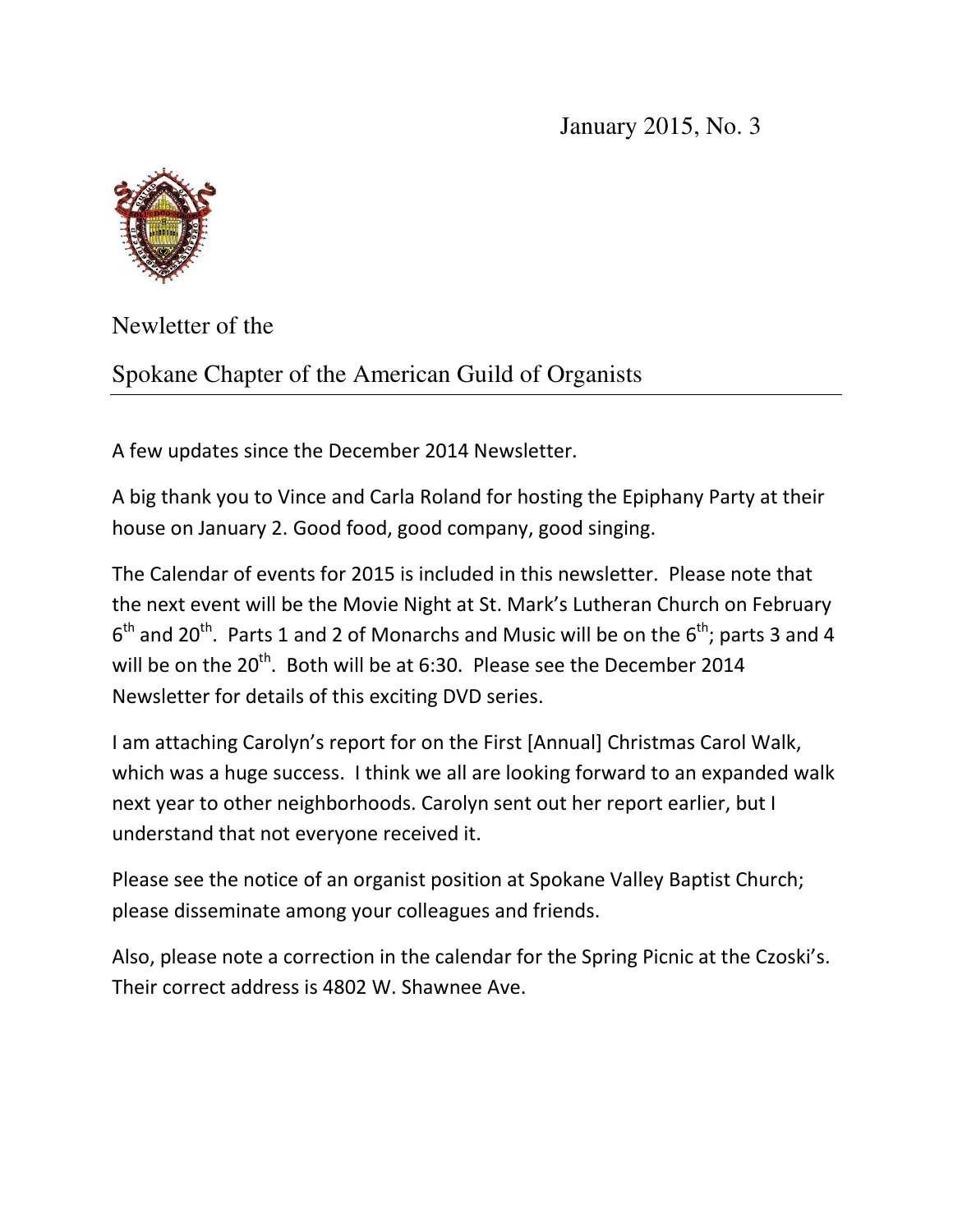## **Christmas Carol Walk Report**

Our Spokane American Guild of Organists' First Annual Christmas Carol Walk held on December 26th, 2014, was a fitting addition to the Christmas celebration for the ninety folks who attended. The weather that evening was crisp and clear and perfect for walking the two blocks between churches. All ages from small children to older folks with canes and walkers came. Many comments reflected how much people enjoyed the event and that we must do it again next year. They will come!

Organist at Central United Methodist Church was Taylor Geise, organist from the Cheney United Methodist Church and student of Janet Ahrend, who played lovely Christmas music and accompanied carols sung by the attendees. At Westminster UCC Chris Nelson was the organist and Verne Windham led the carol sing. The group then walked to Central Lutheran Church, where Alice Hostetter was organist and Paul Brueggemeier, carol sing leader. We enjoyed the warmth and hospitality in each beautifully decorated church and heard and sang favorite music of Christmas. A reception with cookies, coffee and hot cider concluded the event.

Many thanks to those who helped make this Christmas Carol Walk such a big success! We thank the three churches and their pastors who hosted, the three organists who played and the carol sing leaders and those who hosted at each venue, and those who helped with preparations and made it all happen. Special thanks to AGO member Nisha Coulter and to Sandy Fink from Central Lutheran for their work on the reception, to Kent Brockelbank for work on the Westminster organ, and to our Dean, Jim Holmes for help with publicity and encouragement. One more person to thank is Michael Civiello from the Les Bois AGO chapter in Boise, who shared ideas and information from their experience. Boise has had a very successful Christmas Carol Walk for many years and was the inspiration for our event.

Thanks again. It was great fun! Carolyn Payne